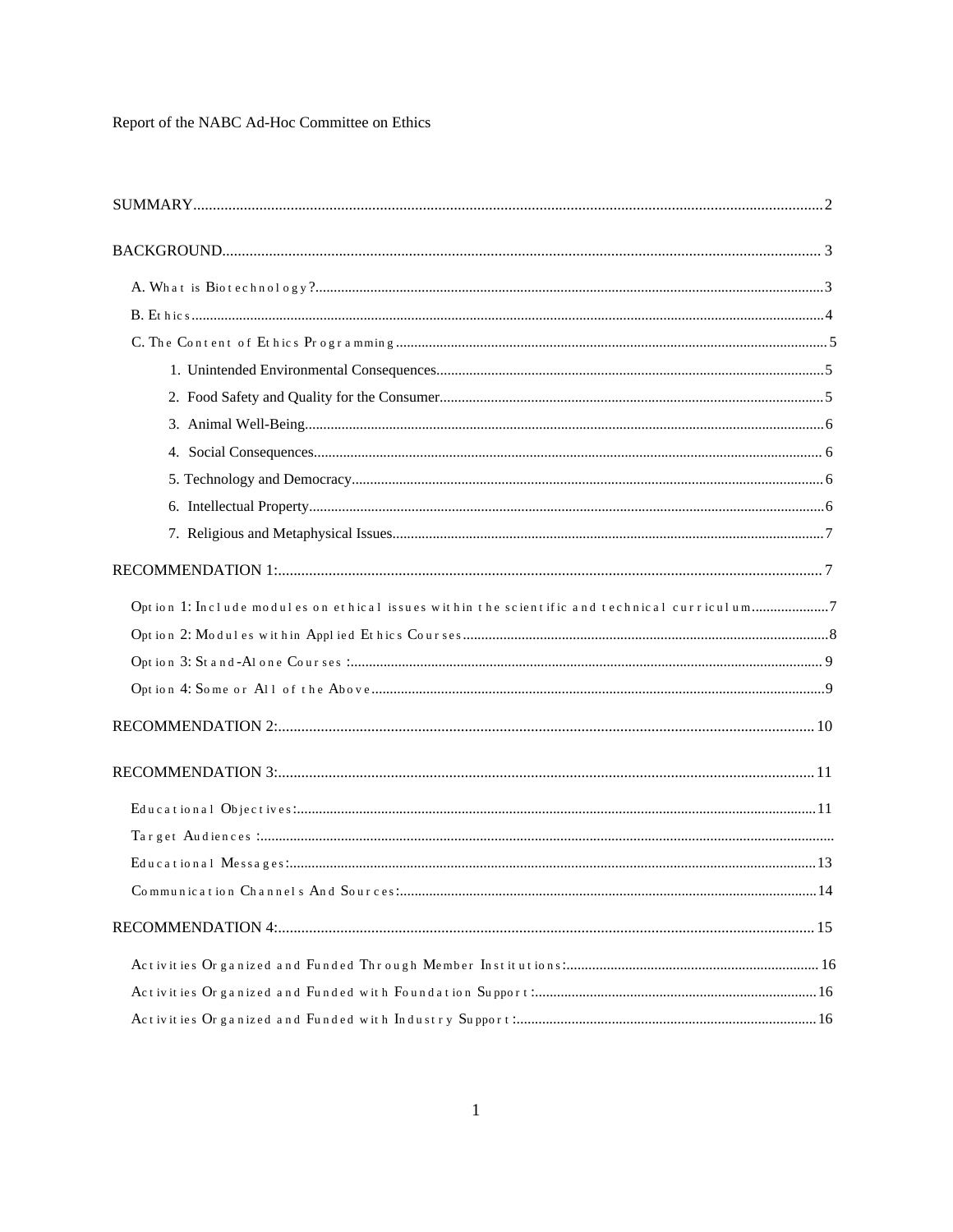# **Report of the NABC Ad-Hoc Committee on Ethics**

**Recommendations**

# **SUMMARY**

1. *Each NABC member institutions should ensure that subject matter on ethical issues associated with food and agricultural biotechnology is systematically integrated into the curriculum of their institution.* The pattern of implementation will vary at each institution, but we expect that some combination of the following three strategies will be employed at most institutions.

- a) Modules Included in Basic and Applied Science Courses.
- b) Modules Included in General Courses on Applied Ethics
- c) Special courses on Ethics and Food Biotechnology

2. *Each NABC member institution should develop an institutional mechanism for supporting faculty interest and research on ethical issues.* Again, implementation will vary. In some institutions, an informal network of interested colleagues will fulfill this function, but in many places an annual workshop or a formal faculty /center will be needed to carry this out.

3. *Each NABC institution should include information on ethical issues in its public education programs on biotechnology.* Extension and public policy education materials should be developed and NABC institutions should actively disseminate materials on ethical issues beyond the campus.

4. *NABC should support these efforts of member institutions by sponsoring regular workshops or conferences on ethical issues, aiding in the development of modules and teaching materials, and aiding in the dissemination of materials in both printed and electronic form.* In particular, NABC should support these efforts by raising funds from member institutions, from foundations and government agencies, and from the private sector, including commercial biotechnology companies.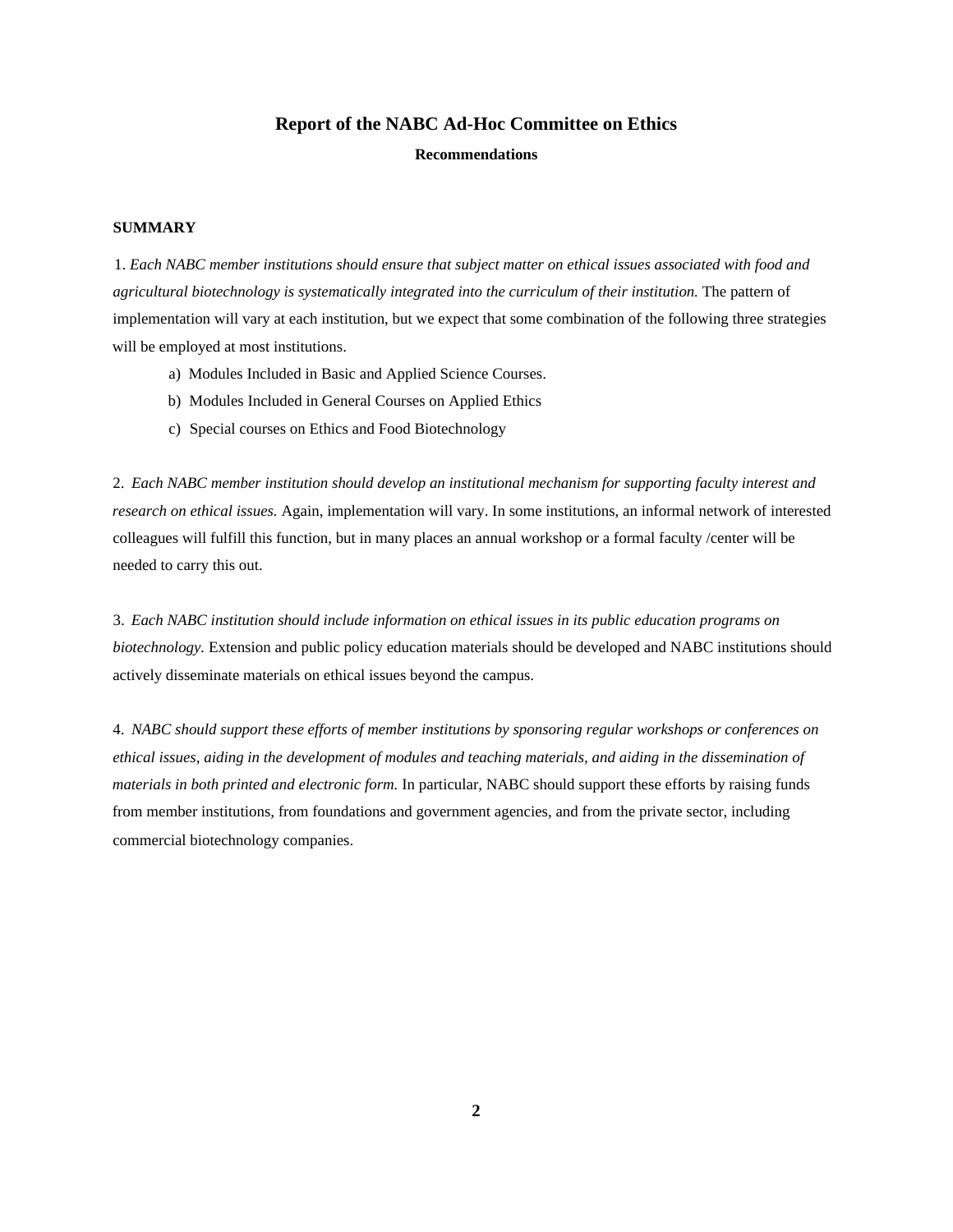# **Report of the NABC Ad-Hoc Committee on Ethics Main Report**

# **BACKGROUND.**

The Executive Committee of the National Agricultural Biotechnology Council moved to establish an ad hoc subcommittee on ethics at its March 1995 meeting. Each member institution had the opportunity to place a representative on the committee. In August 1995, NABC Chair Roger Mitchell charged Paul Thompson, Texas A&M University, with organizing the committee and with preparing a report to the Executive Committee. The Ad Hoc committee is charged with advising the Executive Committee on what measures member institutions, as well as NABC itself, could and should undertake to ensure that ethical issues receive an appropriate level of consideration as one component of the non-profit sector's program of research and development of food and agricultural biotechnologies. The committee interpreted this mandate in light of a particular understanding of both biotechnology and ethics. Members of the ad hoc committee included: Chuck Curtis (Ohio State University), David Galbraith (University of Arizona), Desmond Jolly (University of California at Davis), Gary L. Comstock (Iowa State University), Hugh Lehman (University of Guelph), Jere L. Gilles (University of Missouri), June Fessenden MacDonald (Cornell University), Laura Meagher (Rutgers University), Lawrence M. Busch (Michigan State University), Lily Marlene Russow (Purdue University), Paul B. Thompson (Texas A&M University), Robert J. Burkhardt (University of Florida), Ronald L. Phillips (University of Minnesota), Roy E. Young (Clemson University), Stephen H. Howell (Cornell University), Steve Baenziger (University of Nebraska-Lincoln), and Thomas J. Hoban (North Carolina State University).

# *A. What is Biotechnology?*

For the purposes of preparing this report, the committee presumed that biotechnology includes the use of recombinant DNA in developing products for virtually any application within food, agricultural and natural resources. Most clearly this includes modification of plants and animals for enhancement of agronomic value, or to development new markets for traditional agricultural plants and animals. In addition, the term biotechnology to includes use of rDNA in development of products and processes used in food and agricultural production, such as recombinant vaccines or animal drugs produced by recombinant microorganisms. All of these applications imply some form of genetic engineering, or movement of genes from one organism to another (often in a manner that would not be possible through the species' own reproductive mechanisms) using modem laboratory techniques. The definition is also intended to include use of rDNA techniques to acquire data or basic knowledge in a research setting (genome mapping, for example) even when genetic engineering proper is not involved. The definition is narrower than some in that it does not include tissue culture, cloning or embryo transfer except when these techniques are combined with genetic engineering.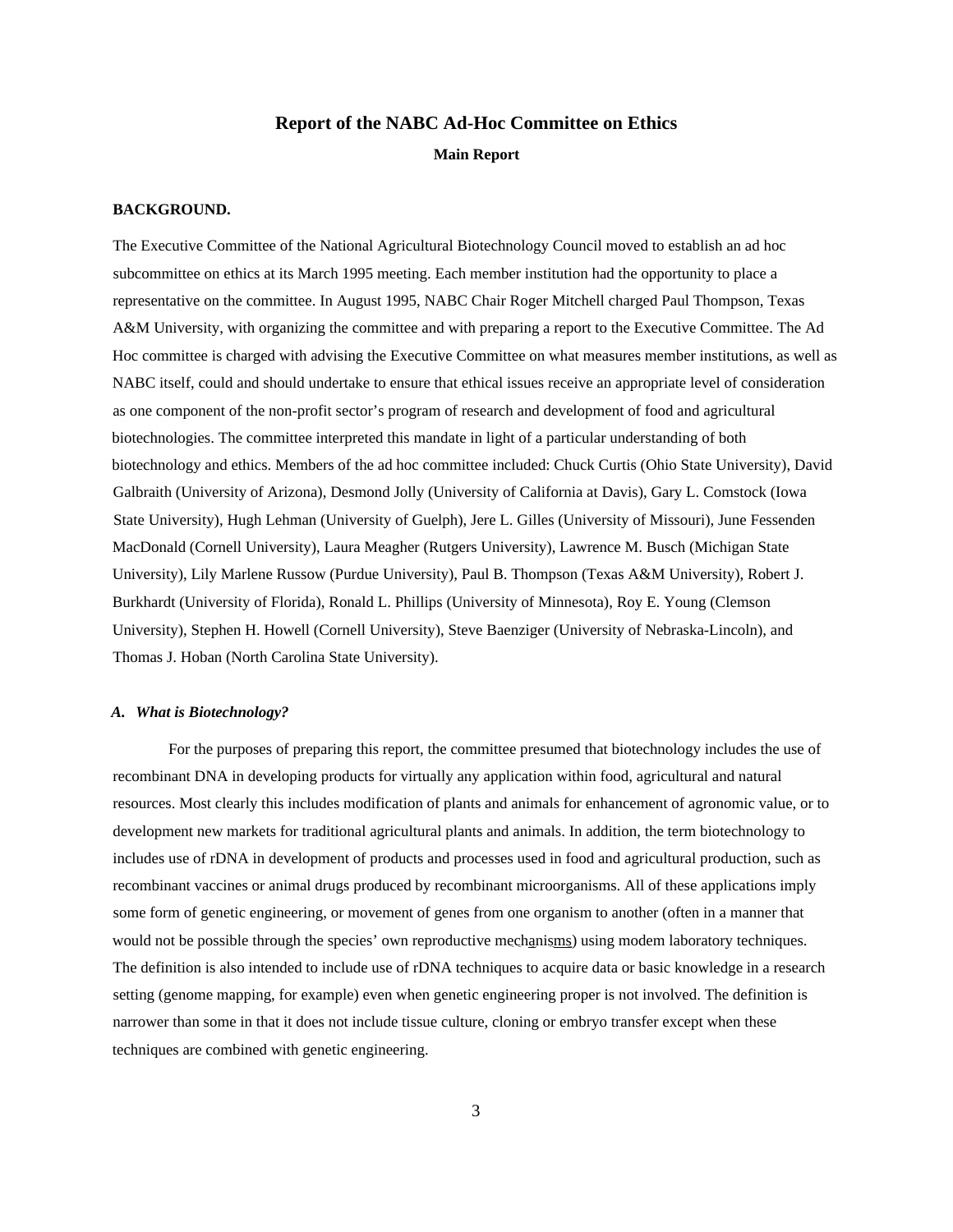The rationale for this definition is largely pragmatic. Members of the Ethics Committee agreed that the ethical issues associated with food and agricultural products of biotechnology are generally special cases of more general questions that should be raised in evaluating any new technology. As such, many of the committee's recommendations might be generalized and discussed as recommendations for institutions that research and develop food and agricultural technologies of any type. Yet to generalize our recommendations in this manner would clearly exceed the committee's mandate, as well as the scope of interest for NABC itself. As such, a restriction to biotechnology was assumed.

Furthermore, the record of NABC conferences itself testifies to the fact that whether warranted or not, there has been an unusual degree of interest in the ethical issues associated with recombinant DNA. Although reproductive technologies such as cloning and embryo transfer have been controversial when applied to human beings, there has been little criticism of them when deployed in food and agricultural settings. Ironically, the situation seems to be quite the reverse for genetic engineering of crops, animals and for products employed in food production, at least in the United States and Canada. While biomedical applications of genetic engineering have typically been heralded, food and agricultural applications have elicited a significant amount of public controversy and resistance. This controversy has served as something of a guide to where ethical issues are most acute.

## *B. Ethics.*

The term 'ethics' is no less ambiguous than 'biotechnology'. Laboratory researchers may tend to understand ethics in terms of personal integrity in their research techniques, such as accurate recording and reporting of data or acknowledging the contributions of coworkers. The evidence from public opinion surveys indicates that where biotechnology is concerned, the general public tends to interpret 'ethics' in a manner more consistent with the way that philosophers do: ethics is the general subject of what should and should not be done in using rDNA techniques to affect food, agriculture and natural resources. Philosophers apply logic and a two thousand year tradition of articulating and defending answers to the questions "What *should* we do?" in their study of ethics. Philosophical ethics often involves developing theories about the general strategies that can be employed in thinking about norms and ethical responsibilities, and these theories show that certain strategies have weaknesses or "blind spots" to issues or concerns that are made prominent by other approaches. The main contribution of philosophical ethics to the study of food and agricultural biotechnology is an increase in the clarity and precision of normative claims (claims that something is good, or right, bad or wrong), and a greater sensitivity to the range of normative claims that might be made by others with a different vantage point or a different conceptual strategy for thinking about ethical issues.

Since philosophical ethics increases sensitivity to alternative points of view, ethics is closely tied to problems of communicating with the public about food and agricultural biotechnologies. Here ethics becomes a tool less for arriving at one's own answer to the question "What should I do?" than a tool for understanding how people from different walks of life arrive at very different answers. Understanding the views of others is the first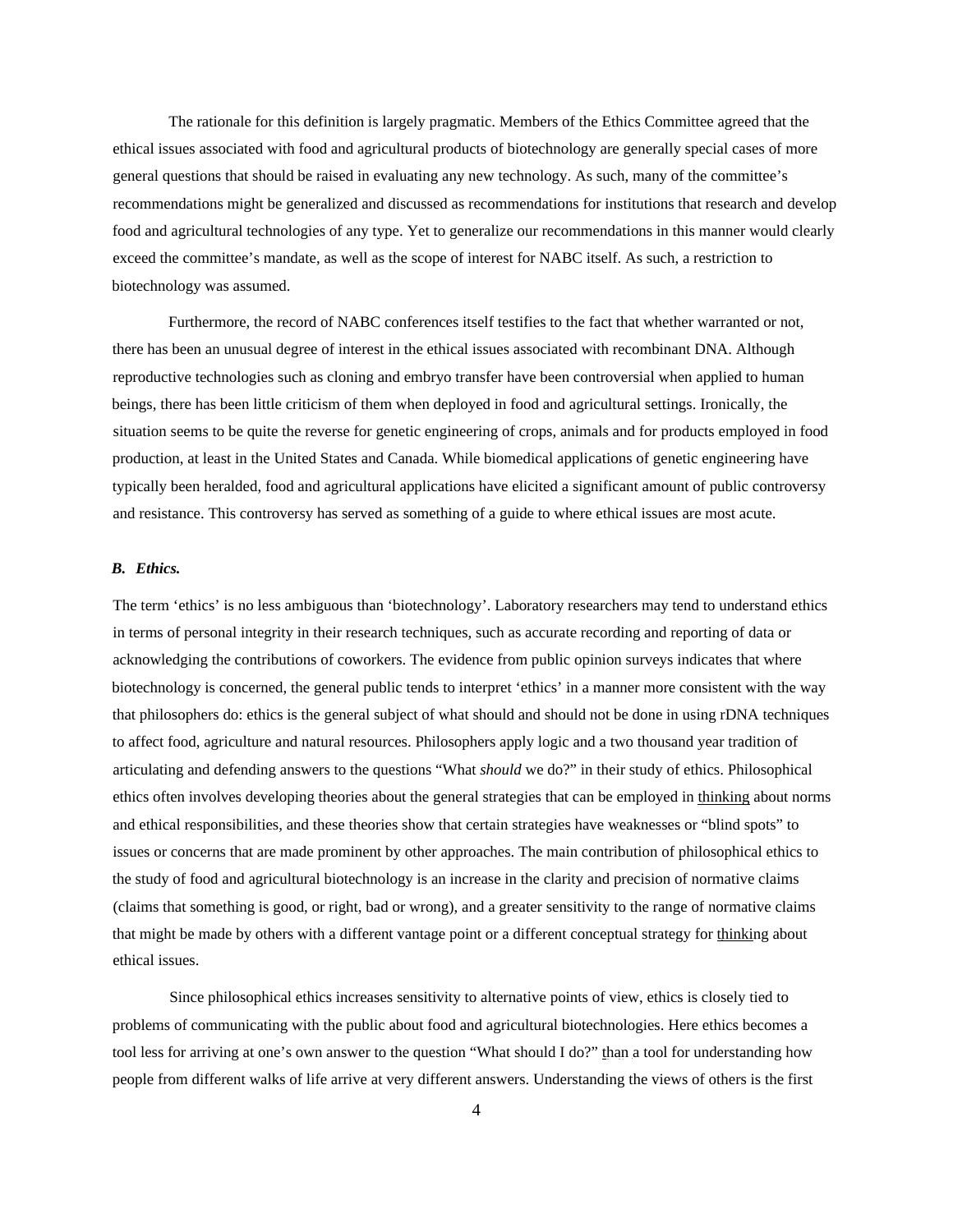step in truly communicating with them, hence ethics has a natural affinity with programs in extension, public communication and education. This link comes full circle when one raises the question of how science and technology should be managed in democracy, especially when public funds or public institutions are used to do the research. Under most views of democracy, the management of public institutions must be consistent with some criteria of "consent of the governed," hence communicating with the broader public and securing their consent is itself an ethical responsibility for administrators and researchers in pubhc research organizations.

In summary, the committee takes a broad view of ethics, to include personal conduct issues as well as public controversy over food and agricultural biotechnology. Yet the emphasis in our recommendations is on improving scientists', students' and citizens' ability to make judgments and articulate their own beliefs about what is right and wrong with respect to these challenging new technologies, and to understand and appreciate the behefs and concerns of others.

# *C. The Content of Ethics Programming.*

It is possible to summarize the specific areas in which one would expect teaching, public education and faculty development programs to be active. Four of these areas relate to unintended consequences of technology that might be associated with any new technology. They are product, not process related. A fifth area that is also not unique to biotechnology takes up questions in the governance of science and technology in a democracy. A sixth revolves around debates over the appropriateness of intellectual property rules for the products of genetic engineering, or for genes themselves, and a seventh takes up religious and metaphysical questions. Each area is summarized very briefly below.

# 1. Unintended Environmental Consequences.

Much of the public controversy over agricultural biotechnology has centered on the potential for plant biotechnology to pose unique or unacceptable ecological risks. Although a substantial part of this controversy is technical, there are crucial philosophical questions embedded in it as well. What is humanity's responsibility to protect the integrity of natural ecosystems? Do issues of risk to human beings (economic losses or fragility in the food system such as was typified by Southern Com Leaf Blight in the 1970's) exhaust the range of significant consequences? Or does impact on the rate or character of evolution in a non-agricultural species matter, too? How should we think of the need to balance preservation of habitat with expansion of food production, especially when a product of biotechnology (such as proposed vaccines for tropical diseases in cattle) permit dramatic new expansions of agricultural production?

# 2. Food Safety and Quality for the Consumer.

One approach to the ethical issues here emphasizes the ethical importance of achieving an optimum degree of risk, when compared both to the relative benefits and to the costs of eliminating risk. Another approach stresses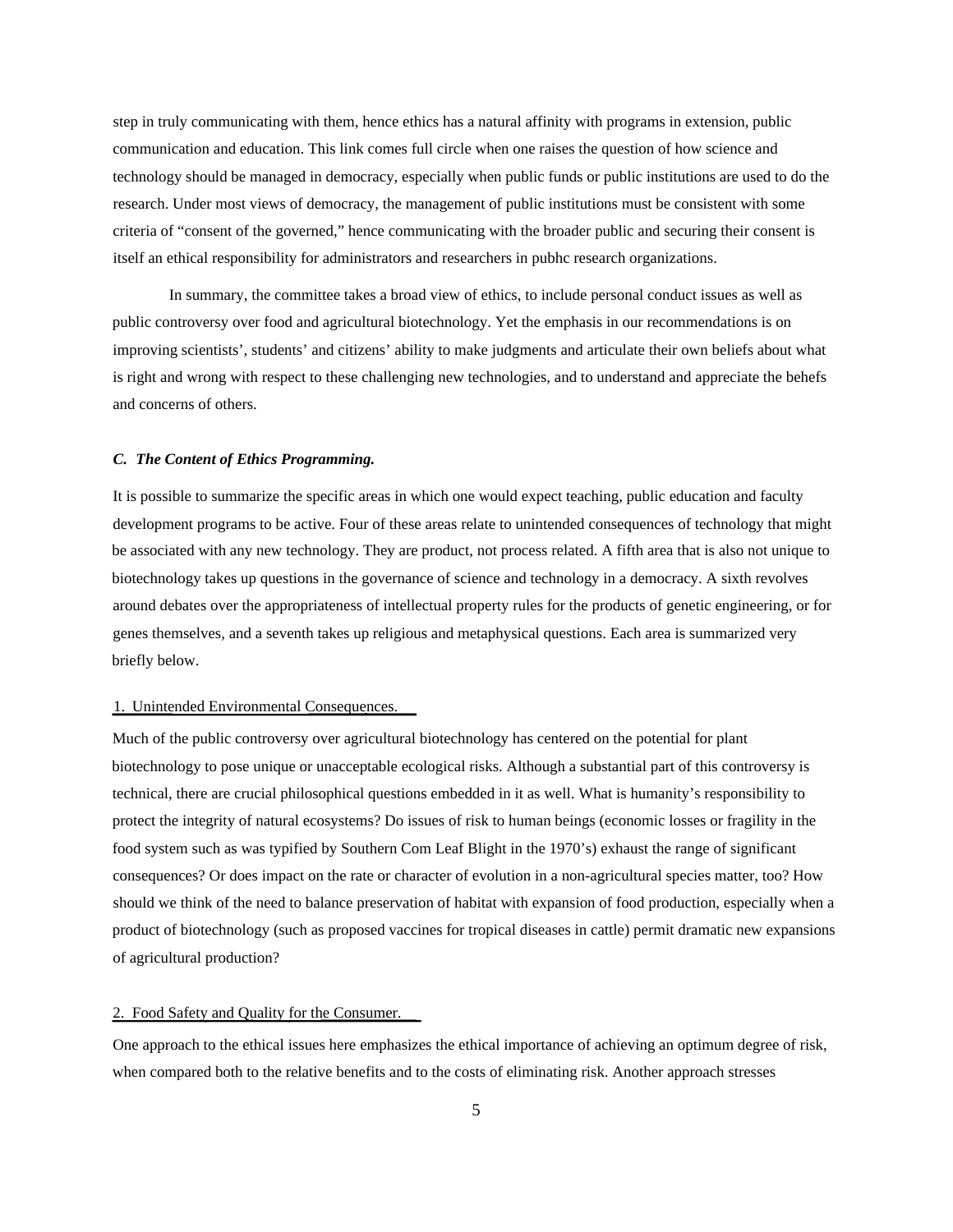individual knowledge and consent, even when individuals may systematically make choices that deviate far from an optimum. A series of philosophical questions affect the way that one would evaluate the choice between these two approaches. For example should "spiritual health," as evidenced by religiously based dietary practices be included in our optimizing equations, or are we better to bust such choices to informed consent? Do people with a radical mistrust of government and science have a right to opt out of any scientifically based and govemmentally organized system for regulating food safety?

# 3. Animal Well-Being.

As techniques for modifying agricultural animals come on line, the questions that have begun to be raised about animal agriculture production practices will increasingly be applied to genetically engineered animals. Survey research shows that genetic engineering of animals has the highest level of perceived ethical significance among members of the lay public, exceeding the perceived significance of human biotechnology. What is the basis for concern with animal well-being, and how will biotechnology affect it? Would it be ethically acceptable to engineer animals that are neurologically incapable of suffering as a means to improving efficiencies in food production? The mixture of technical science and philosophy in these questions makes them some of the most interesting to be taken up.

# 4. Social Consequences.

The century long transition from family based to more industrialized agriculture touches biotechnology as it touches every area of agricultural technology. Concern for the perceived decline of northern dairy regions led both producer and consumer resistance to recombinant BST, for example. Why are small or family farms or diversified rural communities significant, and how would products of biotechnology affect them? These questions are especially poignant in developing country settings, where there is a high degree of vulnerability to the economic forces that are unleashed by technical change, and where social institutions for easing the transition are largely absent.

# 5. Technology and Democracy,

All of the issues above raise second-order issues about who should choose which technologies to develop, and when should compensation or risk mitigation be required in order to move a socially beneficial technology forward. What sorts of things should scientists and research organizations themselves do in order to deserve and win public trust? What sorts of opposition to technology are consistent with rational, democratic decision making, and when does opposition become irrational and obstructionist?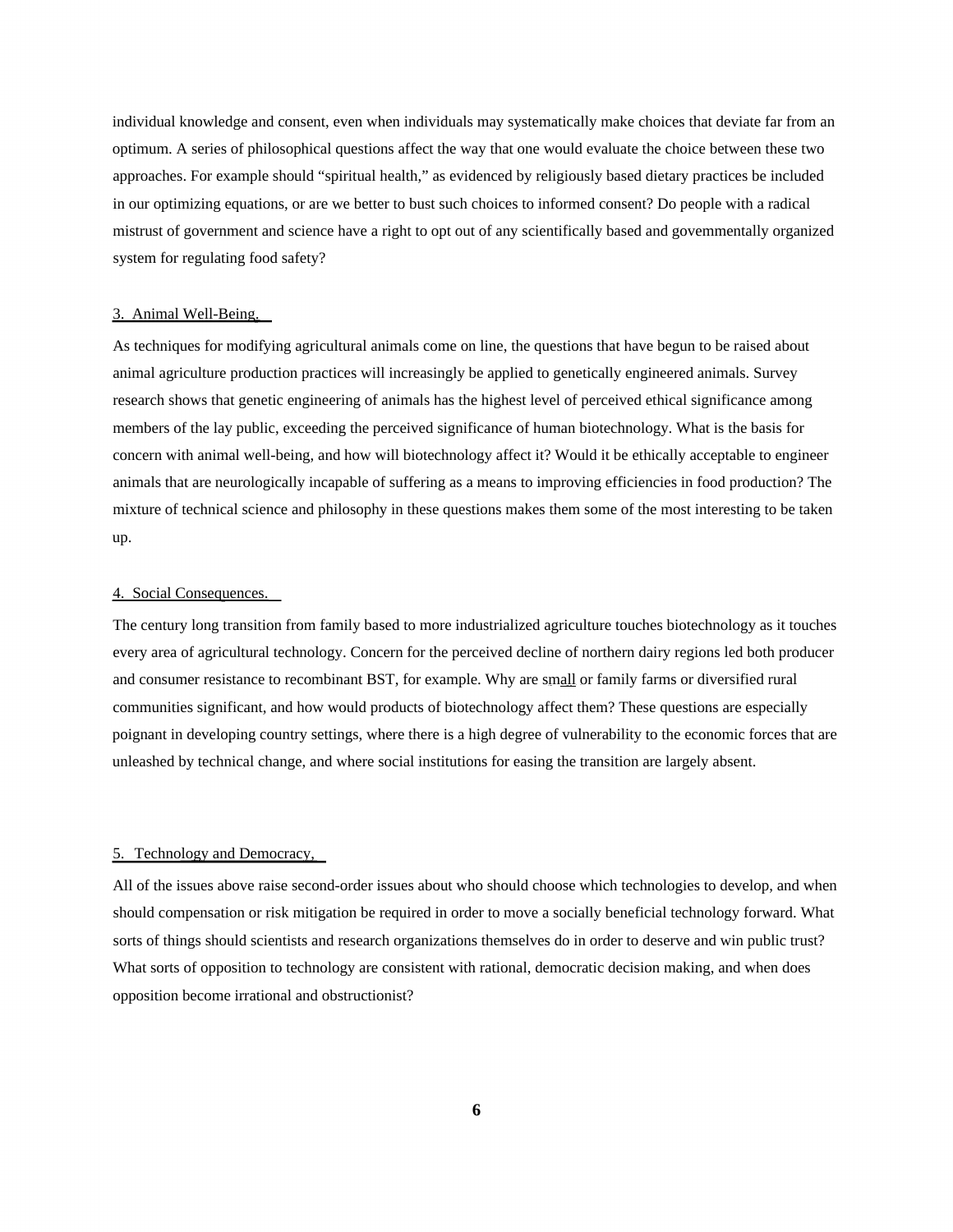# 6. Intellectual Property.

Do the moral foundations for recognizing a product as own-able and transferable property apply to the products of genetic engineering? Tradition ties ownership to individual seeds or animals, but there has been significant modification of tradition (witness the Plant Variety Protection Act) for some time. Are patents an appropriate way to protect private sector investment? Are peasant farmers entitled to ownership rights in the germplasm that they have developed over generations of trial and error?

# 7. Religious and Metaphysical Issues.

Ever since Darwin fundamental advances in biological theory have spawned reaction and rejection on the part of those whose beliefs were being challenged. What could the theological or metaphysical basis for objecting to any form of genetic engineering possibly be? Is it possible to formulate such an objection without also denying the fundamental truth of received biological theories of evolution and molecular biology?

In sum, any and all these areas pose important philosophical puzzles. The committee has worked under the assumption that aggressive and critical inquiry into the philosophical concepts and arguments that would be deployed in thinking through or proposing an answer to any of these questions is a responsibility for institutions of research and higher learning, such as those who are members of NABC.

#### **RECOMMENDATION 1:**

*Each NABC member institution should ensure that subject matter on ethical issues associated with food and agricultural biotechnology is systematically integrated into the curriculum of their institution.* Consistent with the emphasis on ethics as the establishment of competencies in thinking and communicating, the committee has devoted the lion's share of its energy to a discussion of the role of ethics within the educational programs of NABC member institutions. Clearly there is an enormous variety in the student bodies, faculty and curricular structure at NABC member institutions, and some have no classroom teaching component at all. As the pattern for implementing this recommendation will vary at each institution. The committee undertook a lively discussion of three options.

#### *Option 1: Include modules on ethical issues within the scientific and technical curriculum.*

The idea here is that scientific faculty will include modules on ethics both in formal classes and in laboratory teaching or seminars. The range of modules that might be included is as extensive as are the methods. There might be a packet of readings on a particular subject or a decision case. Teaching methods might involve collaboration with faculty from other departments, or the use of film and Internet resources. Since scientific faculty are neither trained for teaching such modules, and often too busy to engage in an open-ended search for these materials, this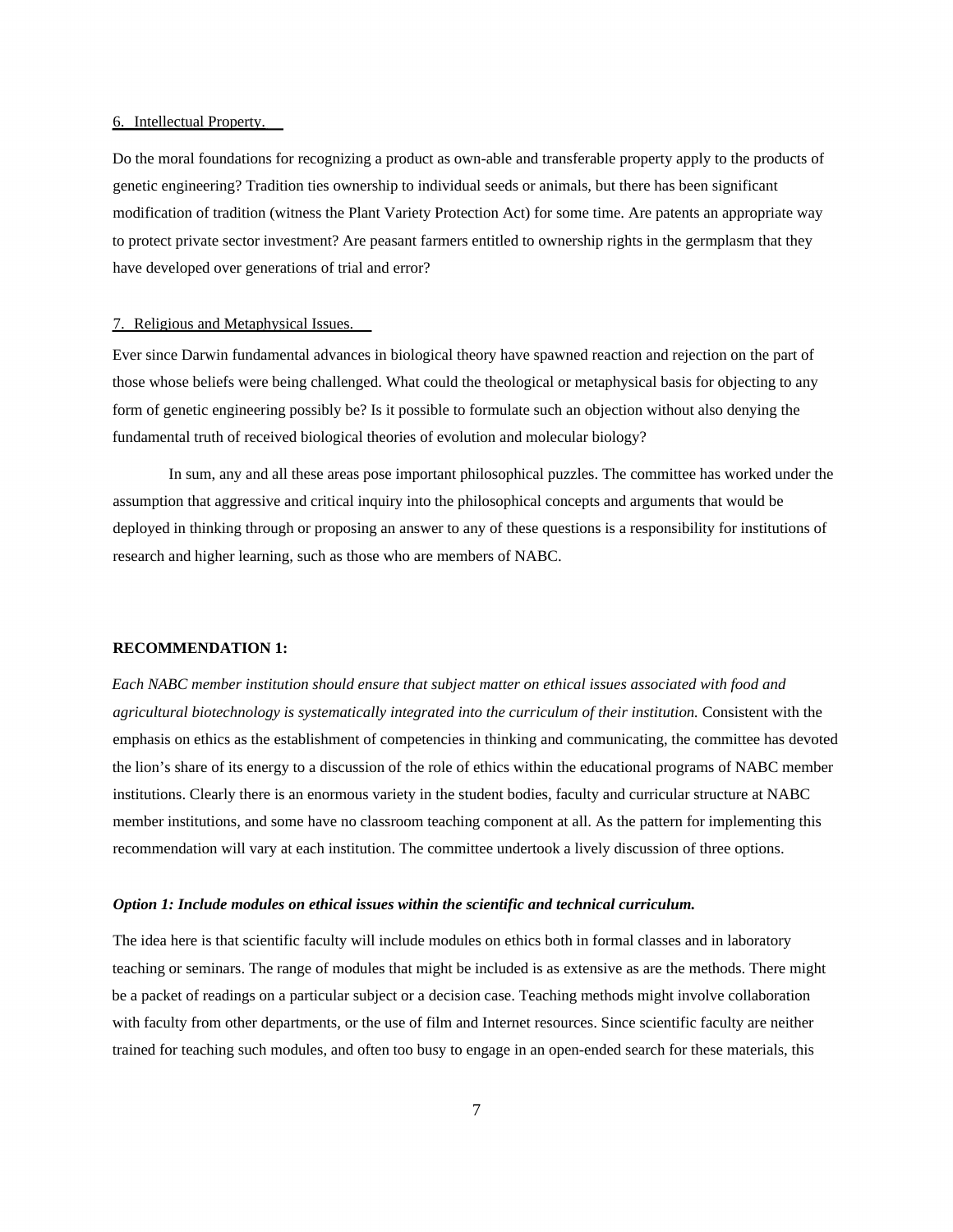approach presupposes institutional support that will provide training when needed, and make materials readily available.

The strengths of this approach are many. To the extent that faculty cooperate in including modules, it provides a way to integrate ethics throughout a curriculum without undertaking changes in the structure of the curriculum. Students are broadly exposed to ethical issues at multiple points in their education, and when they see scientific faculty taking these issues seriously, they are likely to do so themselves. When modules are well matched to technical subject matter, ethical issues can be seen as integral to planning and decision making with respect to research and product development. The weaknesses are two. One is that piecemeal teaching of ethics may not provide the more systematic overview of general approaches that students would get in a course on philosophy, history or communication. The other is that faculty with little incentive or support for taking on these approaches will either do so poorly or not at all.

This second weakness erodes what might be thought of as an advantage from an administrative viewpoint, namely budget neutrality. Although this approach might be financially attractive if NABC institutions pool resources in providing institutional support it is not budget neutral. Someone will have to be developing resources, as well as mechanisms to make them available to faculty, and to support scientific faculty who wish to use modules in a variety of teaching and evaluation techniques. This approach is especially dependent on the general institutional support mechanisms discussed in Recommendation 2.

# *Option 2: Modules within Applied Ethics Courses.*

Many institutions currently teach undergraduate courses in contemporary moral issues, technology and human values, agricultural or environmental ethics, or any number of other "public issues" courses in philosophy, political science, sociology, geography, agricultural economics and, occasionally, the agricultural sciences. The content for such courses is generally set by individual faculty members, or by departmental committees. In most cases, modules or course sections dealing with food and agricultural biotechnology would be intellectually consistent with subject matter currently being taught. Faculty and student interest in the proposed subject matter probably does more to determine whether it will be included or not.

Despite its apparent similarity, this approach has few of the advantages of Option 1. To the extent that published materials are available, this approach comes as close to being truly budget neutral as any. It's effectiveness, however, is utterly haphazard, depending as it does on a host of factors that vary tremendously not only from institution to institution, but from faculty member to faculty member, and indeed from semester to semester. This approach *is* the status quo at many NABC institutions. Although the members of the committee acknowledge that there is a clear logic to relying on these service courses as a means of achieving our overall objective, those committee members with knowledge of the planning and structure of such courses regard this as a thoroughly unsatisfactory approach. Two strategies might be deployed to enhance the effectiveness of the approach, however. First, there is no reason why this approach should not be used in conduction with Option 1.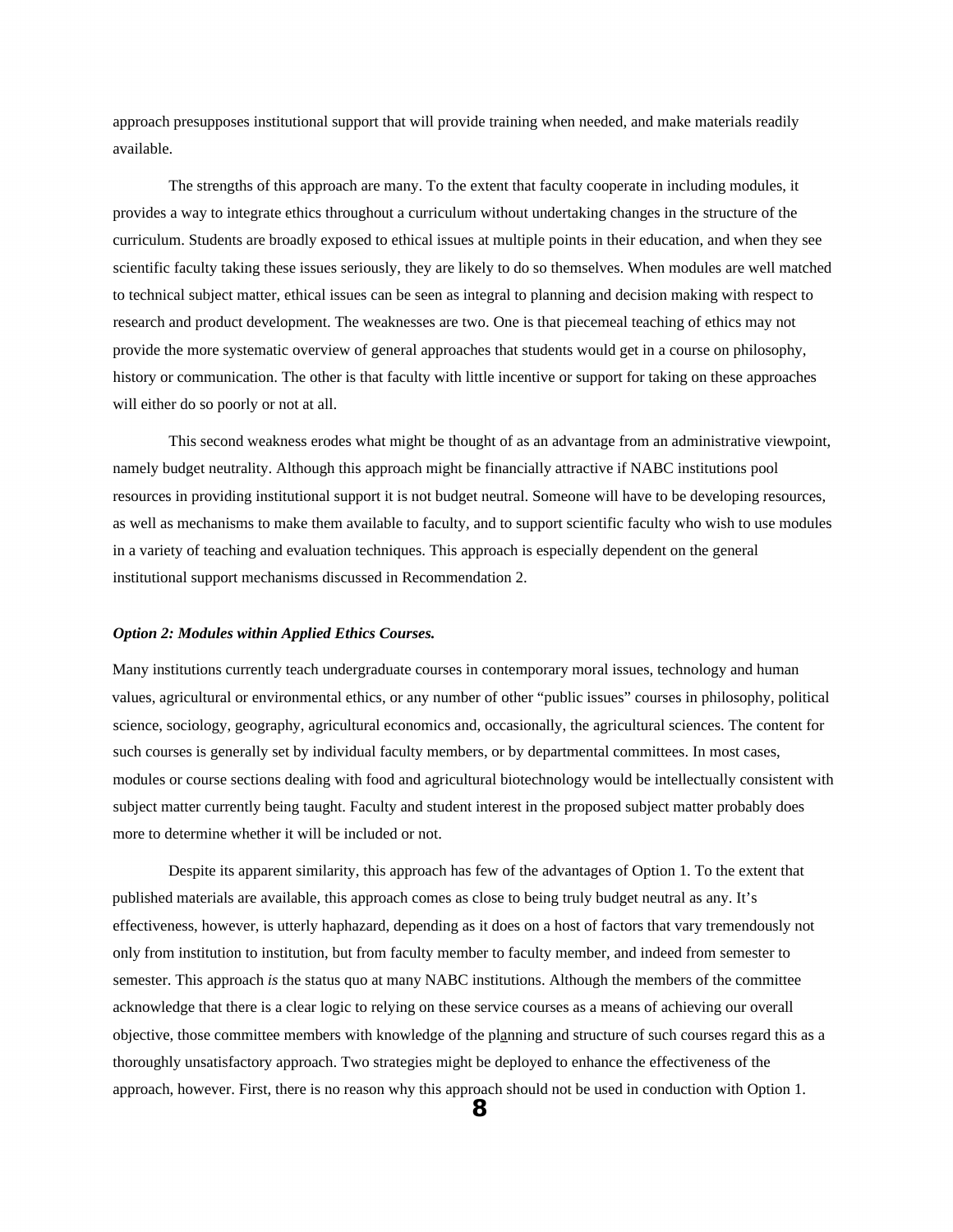Workshops or support institutions should be open to liberal arts faculty who wish to use them, and the inclusion of applied ethics courses among science courses including the modules can do no harm. Second, faculty would certainly be willing to include these modules if they had sufficient incentive to do so, and especially when the incentive includes discretionary funds available for research or summer salary. Both of these strategies substantially increase the cost of this option, and given that low cost is its principle advantage, it is questionable whether it is worth pursuing ways of improving this option in more detail.

# *Option 3: Stand-Alone Courses:*

Stand-alone courses would be dedicated entirely or substantially to ethical issues in food and agricultural biotechnology. Our committee did not identify the existence of any such course at an institution represented on the committee. Member institutions have courses on agricultural and environmental ethics which may include significant content on food and ag biotechnology, and members of the committee received unconfirmable reports of such courses being taught by a biology professor at UCLA. The advantage of this approach are that it is the best way, given current constraints on curriculum, to provide some subset of students with a comprehensive and coherent view of ethical issues in food and agricultural biotechnology. One can make the argument that our society will never truly be able to cope with the ethical complexities of science and technology until some significant subgroup of our student and faculty populations attain systematic understanding of the full range of ethical issues. Hence, the case here is for training an "elite." if you will, at a high level of sophistication, and coming to rely on them to disseminate ideas on ethics throughout the general population.

The disadvantages are largely practical. Unless such a course were available on a very large scale, which seems highly unlikely, only a fraction of students could take it. This strategy would require the commitment of significant and generally scarce teaching resources to the subject matter on an ongoing basis. It would be difficult for many students to include such a course in their current degree plans. At some institutions, the procedures for development and approval of such a plan are so cumbersome that such courses would not become available until the next century.

This option might be more practical, again, if NABC institutions find ways to pool resources. One can envision a course taught using teleconferencing technology, enhanced by the Internet. Such an effort would still require significant resources from each institution, but resources might be far less than the total of having individual faculty at each institution separately prepare and teach this subject matter.

# *Option 4: Some or All of the Above.*

These are not mutually exclusive options. Member institutions can pursue some combination of them simultaneously.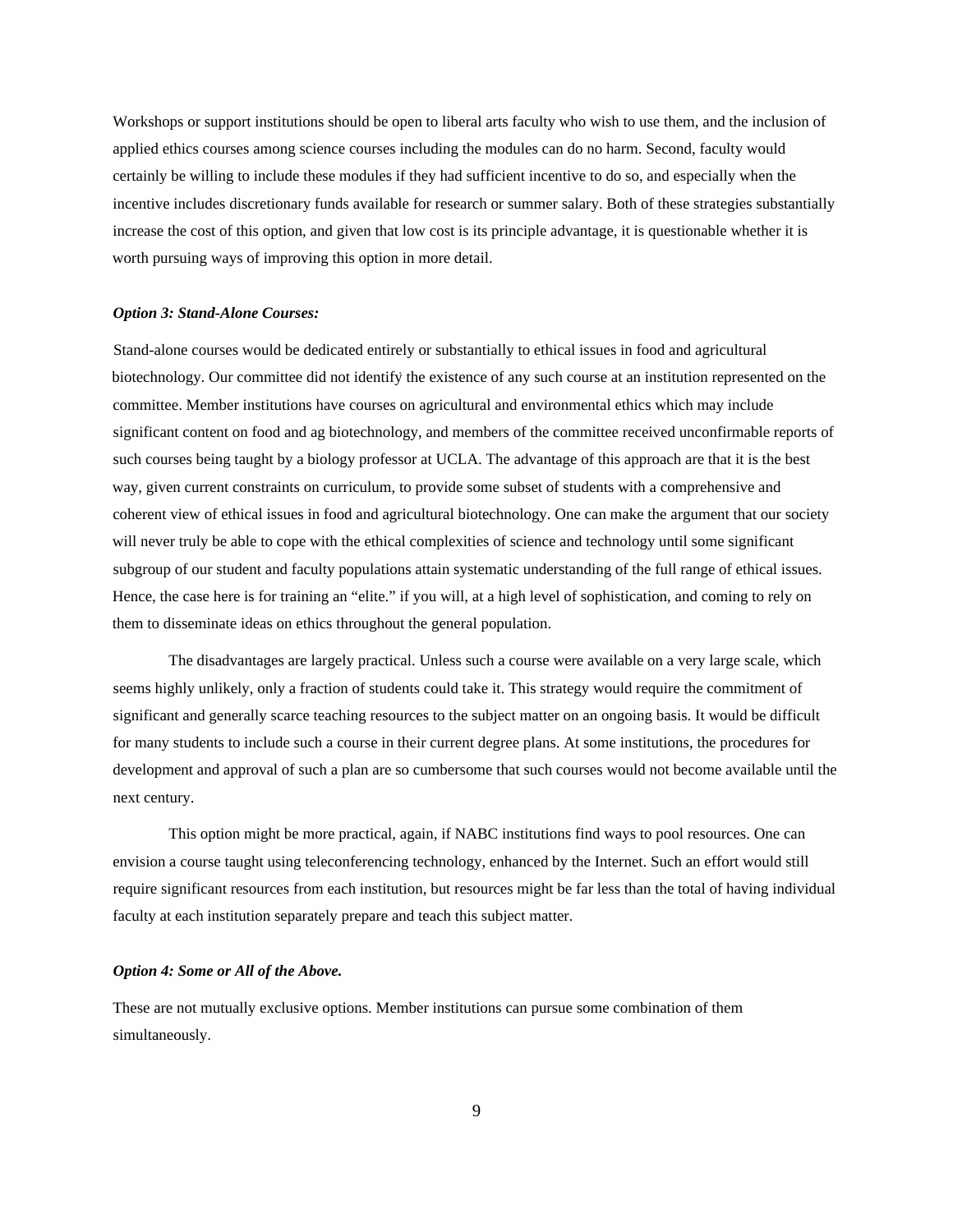# **RECOMMENDATION 2:**

*Each NABC member institution should develop an institutional mechanism for supporting faculty interest and research on ethical issues.* Virtually all of the teaching approaches discussed above require some support mechanism—newsletters, periodic meetings of faculty, seminars, summer workshops, etc. But entirely apart from teaching, NABC members need to create a "corporate culture" in which attention to and discussion of ethical issues is undertaken with seriousness, creativity and excitement, and without fear of reprisal, ridicule and abuse. Here a corporate culture means a general absence of behavior that discourages discussion of ethical issues—grumbling, hostility, sarcasm, not to mention overt penalties in assignment of workspace, students or teaching assignments, disbursement of funds or other resources, merit review etc.—and a pattern of receptivity and interest in ethical issues on the part of most faculty, administrators and support staff.

Doing good work in ethics requires that one can test one's ideas, reasoning and conclusions against the reaction of others. One must not be allowed to get away with sloppy or fallacious reasoning, much less factual errors, and the greatest service that anyone can render to someone working in ethics is to work aggressively to disprove or undercut their arguments. Ethics is, in this sense, quite like science. Yet sheer politeness often prevents the give and take necessary for progress in ethics, and the silent treatment associated with more hostile reactions is often fatal to good ethical inquiry. As such, the presence of a reinforcing institutional culture is *not* to say that people should simply hold hands and think pure thoughts! The institutional culture is vital because ethics is work that must be performed through interaction with others who are also committed to the goals of self-clarification and rational argument.

There are both formal and informal means to create and reinforce a positive institutional culture. Informally, the desired pattern of behavior will not prosper unless senior administrators embrace it themselves. Senior researchers and leaders who make a concerted effort to take ethical issues seriously will eventually find themselves surrounded by younger colleagues who do the same. While these influence of informal mechanisms should not be underestimated, the Ethics Committee agreed that member institutions should undertake formal mechanisms to help support a cadre of research and teaching faculty, graduate students, administrators, support staff, and where appropriate, members of the community who will interact with one another on ethics issues. As already noted, some of the institutions that would support a teaching program will also support the forum in which discussion must take place. But particularly if the focus is on undergraduate education, those fora may become limiting. There must be seminars, faculty retreats, and breakfast or lunch meetings committed to developing the institutional culture.

The commitment of financial resources needed to advance the second recommendation need not be large, but neither is it zero. More crucial that money will be the identification of those key individuals who will give this effort their time and presence of mind.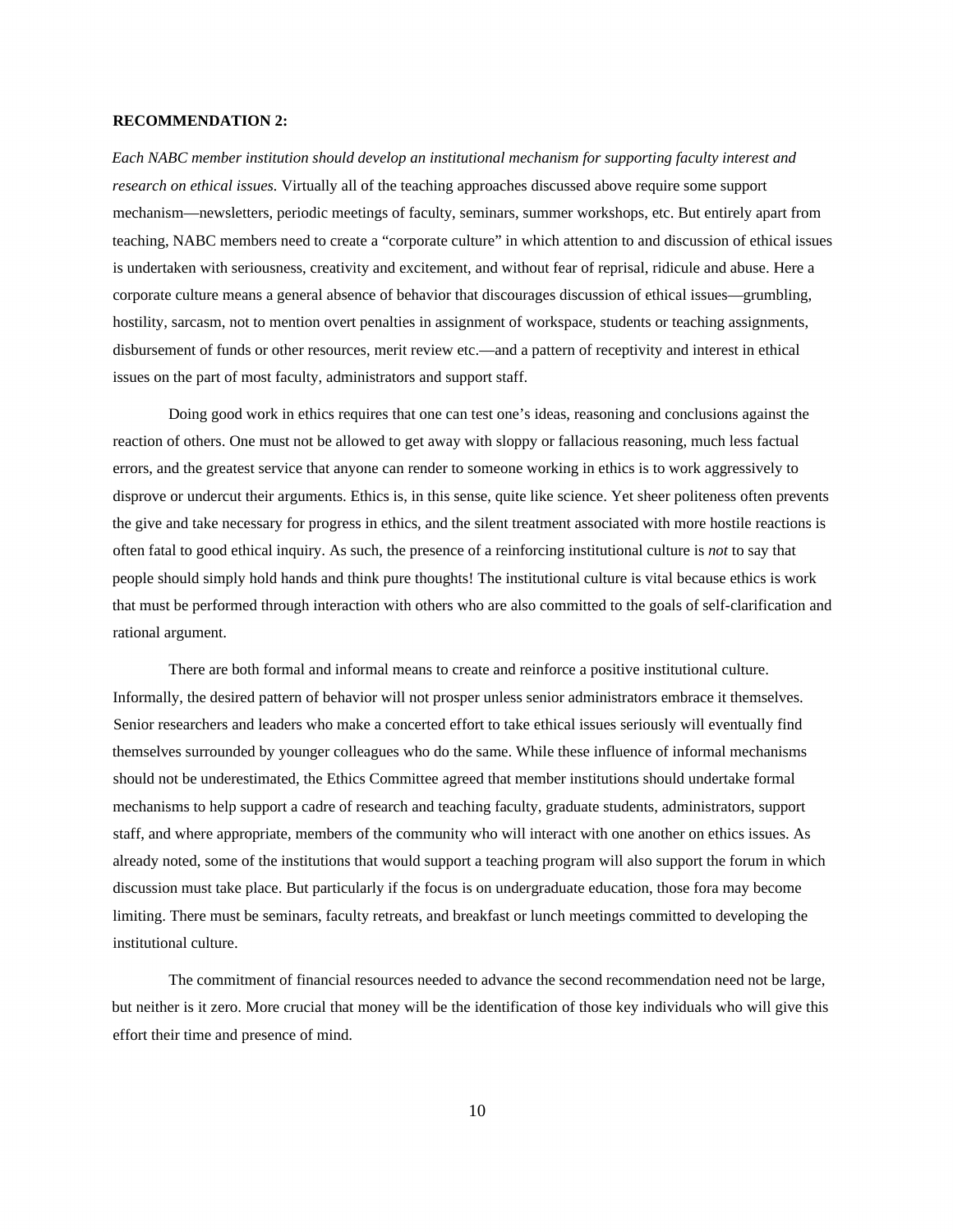# **RECOMMENDATION 3:**

*Each NABC institution should include information on ethical issues in its public education programs on biotechnology.* When trying to reach non-scientific audience, education about the ethics of biotechnology must be part of a larger effort that covers such basic questions as what is biotechnology and how is it being used. My survey research over the last five years shows that most people have little or no awareness of food production in general, much less biotechnology. What people have heard about biotechnology is more in terms of the applications to human health care. As a result the complex and controversial ethical issues related to the human genome project, privacy issues, and manipulation of human DNA will be much more salient and interesting to the vast majority of people than will ethical aspect of agricultural biotechnology (with the exception of ag scientists and farmers).

Biotechnology affects and is affected by many different societal values and public perceptions. Educational approaches must recognize and acknowledge the legitimacy of a broad range of social and environmental values. Although scientific information is necessary for informed decisions about biotechnology, this represents only part of the picture. Important ethical and emotional issues must be understood and respected. It will be necessary to help people understand relevant aspects of the issues and applications of biotechnology. Although not all people desire, nor need, the same amount of technical information, some basic scientific literacy will be necessary to make informed decisions about biotechnology.

Science education may not, however, be effective when attitudes are based on fundamental moral beliefs or values. The impact of education also may be limited by lack of confidence in government or distrust of information sources. Furthermore, citizens want more effective and equitable opportunities to become involved in decisions about biotechnology. Even if most people never get personally involved in decisions about biotechnology, they want to know that mechanisms are available for such involvement. Consumers also want assurance that government agencies and other groups are protecting their interests.

The important implications of biotechnology call for an integrated national strategy for Extension education and citizen involvement. Such a commitment to education about biotechnology represents a challenging task. Providing information about biotechnology is part of a broader communication challenge. We must also listen to consumers and other decision makers to monitor their attitudes and information needs. Open and ongoing discussion about biotechnology needs to be fostered among all parties involved the food production and distribution system - from the manufacturers of the products to the ultimate consumers of the food. This process must involve a broad representation of groups.

#### *Educational Objectives:*

Education, broadly defined, should aim to provide people with the information, perspectives, and decision making tools necessary to facilitate informed decisions about alternative foods, including those produced through biotechnology and those produced through conventional means. The overall goals of biotechnology education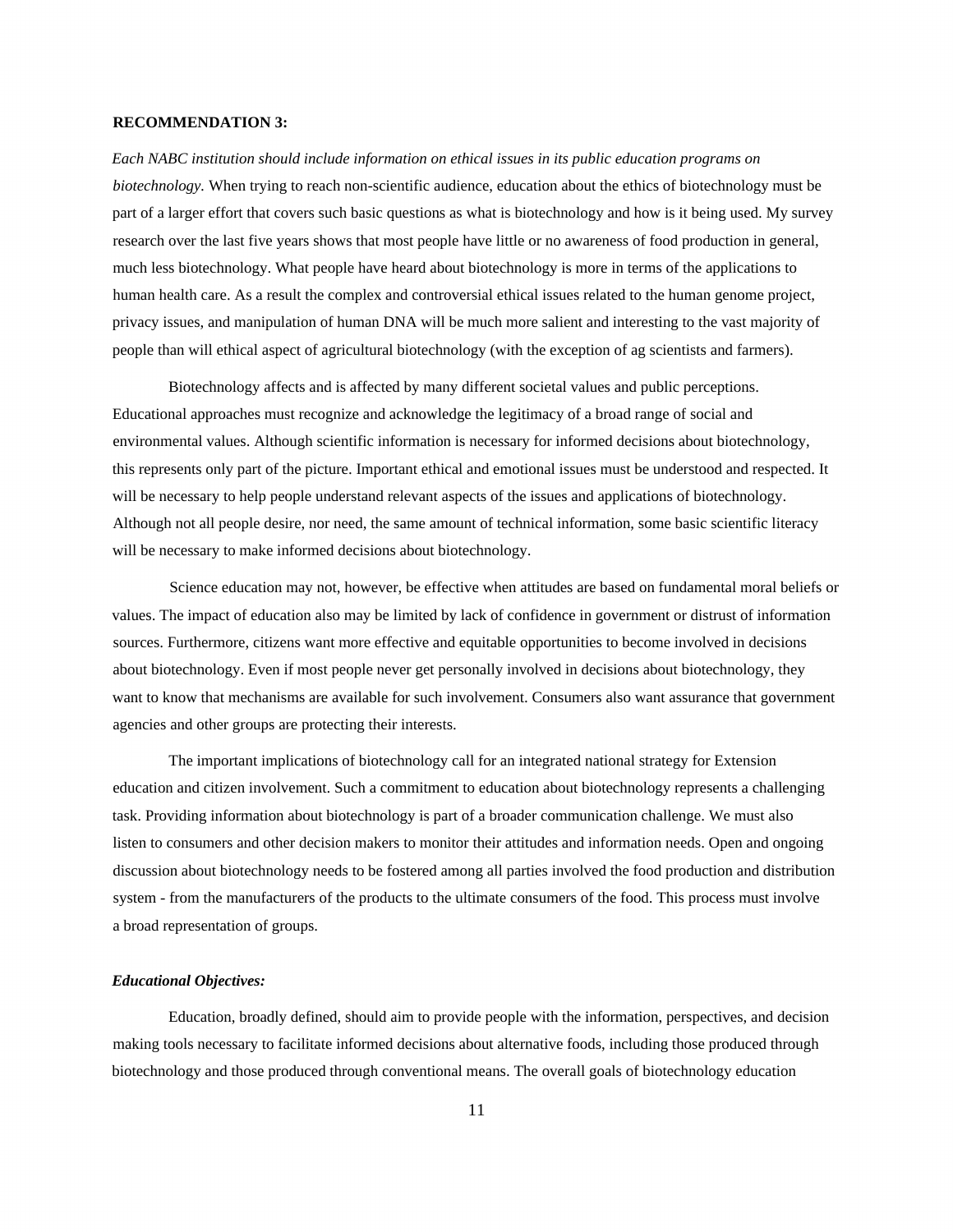should be to 1) foster informed public and private decision-making by providing timely and balanced scientific knowledge, and 2) provide opportunities for interested parties to dialogue about public policy issues related to the use of biotechnology. These goals suggest three process objectives, which will be further explained in later sections:

1. Collect, evaluate, and catalog relevant educational materials about the ethical aspects of biotechnology. Available educational materials should also be assessed to determine the need for new materials. Additional materials should be developed as new food products become available and as new issues arise. This objective also suggests an ongoing commitment to social science research, including consumer studies, public policy analysis, program evaluation, and social impact assessment.

2. Develop and implement innovative mechanisms for education and information programs that meet identified needs of specific target audiences. This would include: development and dissemination of publications and audiovisual materials; special events (such as training sessions, public forums and symposia); point-of-purchase materials; and expert advice to media and other opinion leaders.

3. Establish an interdisciplinary network of scientists, ethicists, educators, and decision makers who can design and implement programs, as well as provide timely and expert information on a variety of topics. They should be ready and willing to address ethical issues in a balanced and credible manner. This referral network should include representatives from universities, government agencies, and industry and consumer groups.

At the beginning of the food production system significant efforts should be made to educate farmers and others in agribusiness. Farmers will need applied information and technical assistance so they will be able to effectively and efficiently use the latest and most appropriate technology in agricultural production. Information on the ethics of biotechnology should be integrated into Extension programs.

Various intermediaries in the food production and distribution system (such as food processors) need information about the implications of biotechnology for their businesses. At the other end of the system, people who manage and own grocery stores and restaurants need to understand the benefits and risks of alternative products so they can make informed purchasing decisions, as well as better address consumer concerns and questions. These groups are vitally important because they represent important gatekeepers, as well as the main points of contact with consumers.

Elected and appointed government leaders also need information about the ethics of biotechnology in order to improve the quality and timeliness of decisions about research funding, product development, and public policy development. These leaders need basic background information, as well as a balanced overview of the major ethical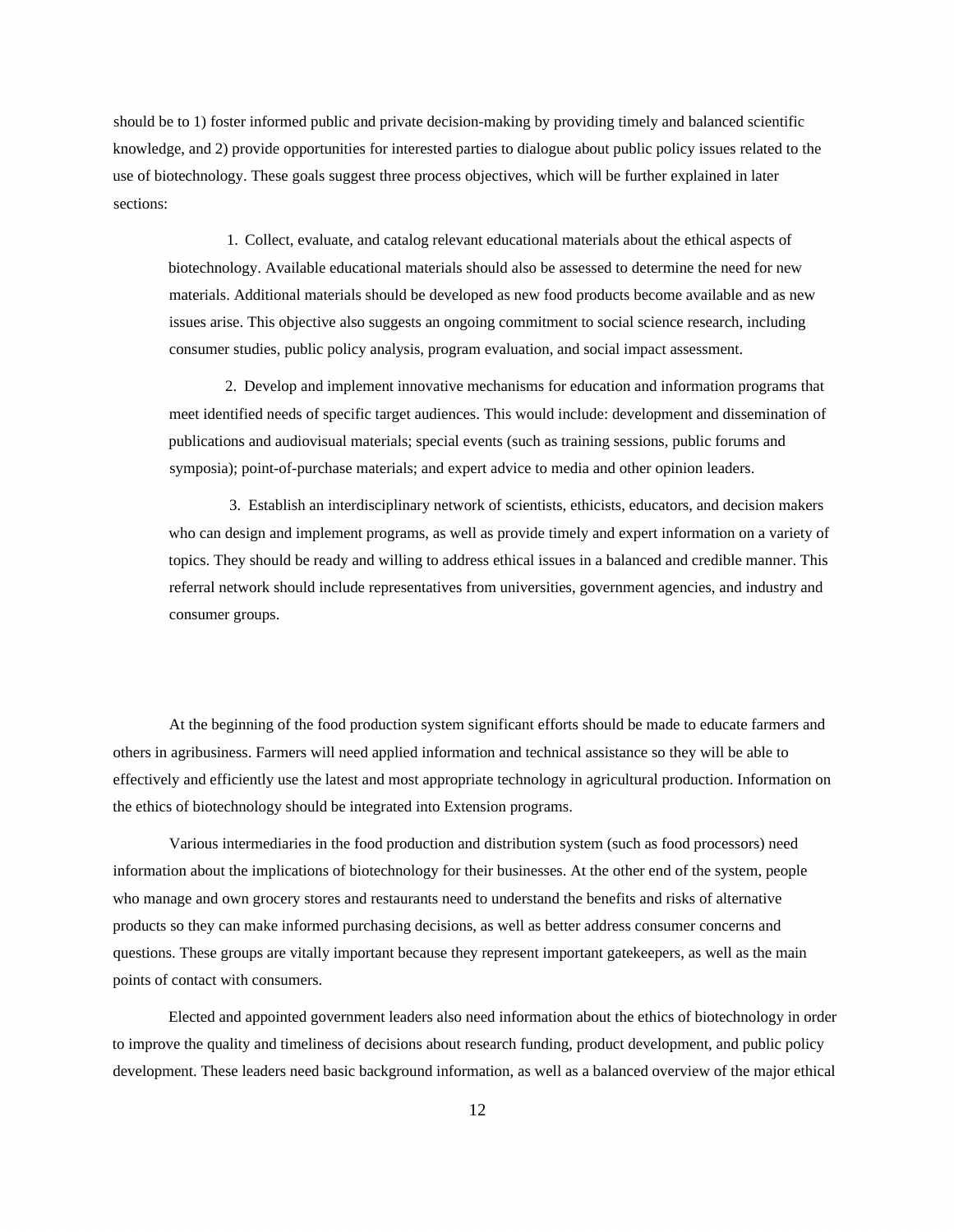issues associated with biotechnology. Various pubhc interest organizations and other citizen groups also represent an important target audience because they are interested in and outspoken about the use of biotechnology. Another important audience is youth. Educational modules and lessons designed to bring science alive address ethical questions, and stimulate critical thinking are essential if we are to develop a literate public capable of making informed decisions.

Information should also be provided to corporate executives, company scientists and other leaders within the biotechnology industry. They need to better understand the types of issues and concerns that are important to the public. Increasingly they will be called upon to explain their use of biotechnology in agriculture and food production. Without an adequate appreciation for public attitudes, attempts at communication could be counterproductive. The complex ethical issues associated with biotechnology demand much greater communication, understanding, and cooperation among the various groups involved.

# *Educational Messages:*

Education about the ethics of biotechnology must be place within a larger technical and social context. Education efforts must be broad based and include a wide range of ethical, societal and environmental issues. Consumers also need more information on government policies and regulations associated with the development and application of biotechnology. Established principles and public policy education should be used to shape development of appropriate messages.

Specific types of information that should be collected, summarized, and disseminated include: the general nature of science; the historical context of biotechnology; the potential benefits and risks of alternative technologies and food products; government policies and regulations; public attitudes and values; and controversial issues. Educational messages must be developed at different levels of complexity or detail for different target audiences.

The type of information that appears most important to many people involves issues related to the safety and quality of the food products developed through biotechnology. To make informed purchase decisions, people want to know about the taste, price, safety, possible allergens, and other attributes of specific products. Most people also desire factual information about potential positive and negative impacts on the natural environment and the economy. Information about the process of government oversight and approval of biotechnology will be vital. Some consumers express considerable curiosity about the general nature and development of biotechnology. For people with high levels of scientific interest, such information may be useful and should be available upon request.

In general, education about the use of biotechnology in agriculture and food production is part of a larger educational need. Today, most consumers take their food supply for granted until they perceive a problem. People do not recognize or appreciate the past, present, and future role of technology in food production and processing. As technology becomes more complex consumers have become increasingly apprehensive about the safety of their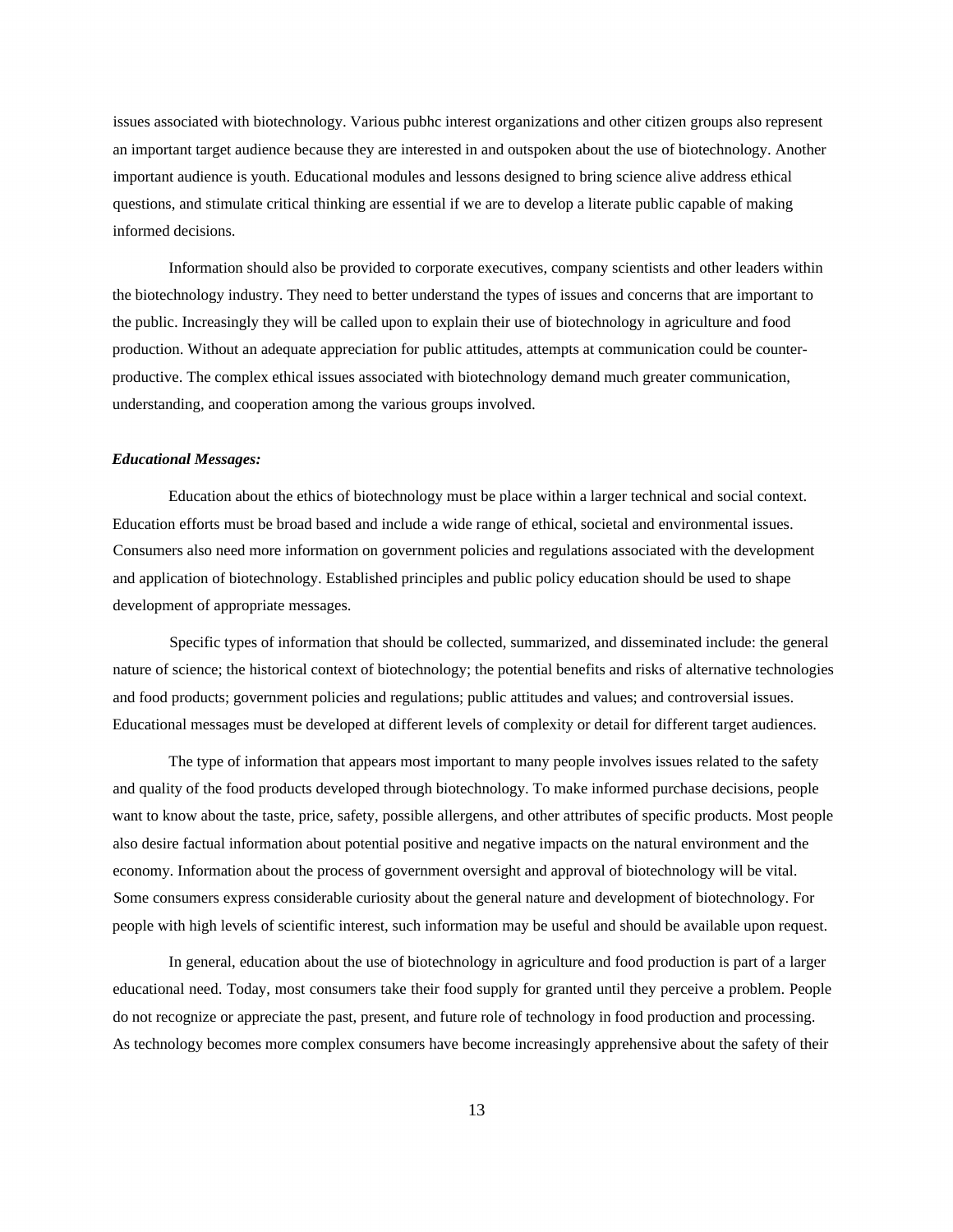food. People need a better understanding of the historical and technical context within which biotechnology is developing.

#### *Communication Channels and Sources:*

Communication channels range from short and simple mass media spots to more detailed print or video presentations. People will use a range of sources depending on their interest, level of detail desired, and ease of obtaining the information. Channels vary in terms of their cost, effectiveness, and credibility with consumers or other target audiences. A wide variety of communication channels and information sources should be utilized.

The Cooperative Extension system represents a well-established and credible network for implementation of educational program on biotechnology and related ethical issues. Cooperative Extension is well positioned to provide a forum for an open and ongoing dialogue. As a non-regulatory educational agency based at the nations' land-grant universities, and local county units it has a core of researchers and educators in most aspects of food, agriculture and consumer education. Cooperative Extension has the mission to bring together interested parties so they may interact and learn from each other.

Because the educational objectives are so broad and so many target audiences need to be reached, it will be important to employ many different channels and sources. It will be necessary to promote greater coordination among the various groups by establishing mechanisms to collect and disseminate information about biotechnology (such as is already done through NABC). At the national level, various government agencies (e.g., USD A, FDA, and EPA) need to establish a coordinated educational framework, much like they have done in the area of biotechnology regulation. Major national trade associations must be involved because they have important linkages with major opinion leaders and key stakeholders in the food industry. Other groups (e.g., professional associations and public interest groups) also need to be involved as responsible and influential partners in such an effort.

At the state level, Land Grant Universities can provide credible leadership for educational programs. Such programs should involve interdisciplinary collaboration among agricultural, social, and food scientists. The university community already has established linkages with a variety of government agencies, farm businesses, industry and other important groups. Such education must be planned, coordinated, and implemented in a timely, creative, and open manner. For example, interdisciplinary referral systems or clearinghouses should be established to allow easy access to a broad range of credible expertise on all aspects of biotechnology. Such regional clearinghouses could serve as one-stop referral points for leaders or consumers interested in information about biotechnology. The Extension Service should explore the viability of and provide support for such clearinghouses that could be housed at land grant universities from different parts of the country. In fact, such collaboration is already underway through the National Agricultural Biotechnology Council.

It will be important to maintain and build public confidence in scientists. This confidence has diminished in recent years as a result of concerns over research ethics and funding arrangements. Questions have been raised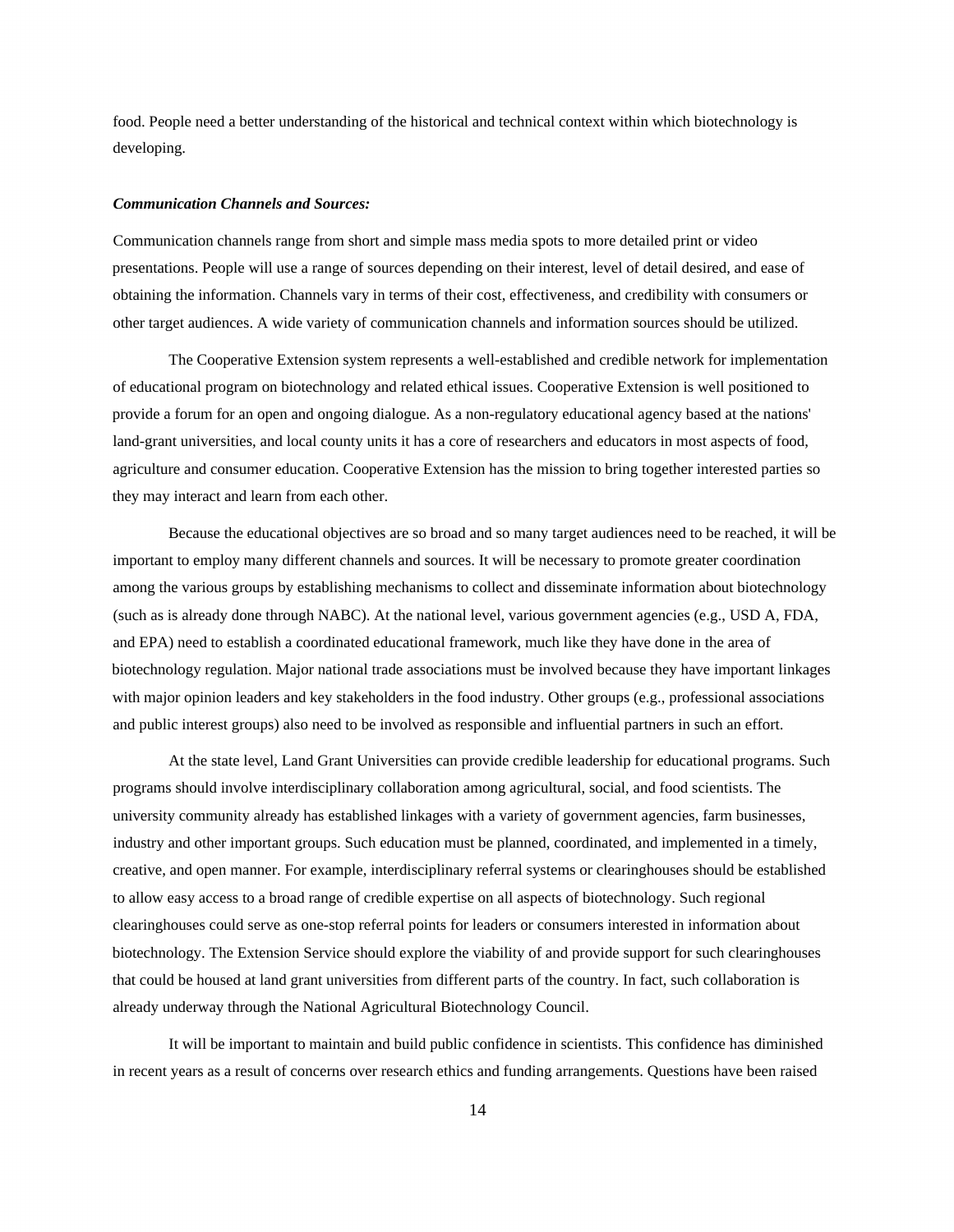about the extent to which scientists are acting in the public interest or serving private interests. One reason for a growing public skepticism about university research is the inability or unwillingness of many scientists to effectively communicate with important decision makers and the public at large. Scientists at Land Grant Universities, in particular, have the obligation to better inform the public about the objectives and outcomes of their research. University scientists will need to receive training and institutional support for work on such outreach and extension efforts.

One of the first tasks of the national and state coalition just described will be to collect, evaluate, and synthesize existing educational materials related to biotechnology. Once the information has been collected and assessed, it will be necessary to package the information and disseminate it to the various target audiences. Some of the appropriate educational mechanisms and channels could include: seminars, forums and workshops for scientists, for media representatives, industry officials, and other leaders; curriculum for schools and adult education programs; technical and popular publications; displays for use at fairs or other special events; video tapes; speakers' bureaus; and one-on-one advice. This must also include mechanisms to regularly monitor and assess the attitudes and knowledge of consumers, opinion leaders, and other groups.

A variety of educational strategies must be developed and implemented to reach those groups who are not interested in attending public forums. Educational messages must be developed at a differing levels of complexity and detail to appeal to the interests of various audiences. Vehicles for delivering such messages should include mass media, (public television, newspapers, magazines), point of purchase information (brochures, videos, addresses and toll-free numbers on labels) and points of contact for further information (consumer toll-free hot lines, computer bulletin boards, Extension agents). It is important that concerns of consumers be addressed with clear, concise and objective information designed to help make the exotic become familiar.

# **RECOMMENDATION 4:**

*NABC should support these efforts of member institutions by sponsoring regular workshops or conferences on ethical issues, aiding in the development of modules and teaching and public education materials, and aiding in the dissemination of materials in both printed and electronic form.* There have been numerous points in discussing the above recommendations where the need or efficiency of collaboration among NABC member institutions has been noted. NABC itself is well poised to be both a vehicle and a facilitator for such collaboration. While the specific programs that NABC would sponsor or provide should be identified by those who come after this ad hoc committee, we would not four general programmatic areas in which NABC could provide the institutional and financial impetus for support of ethical issues.